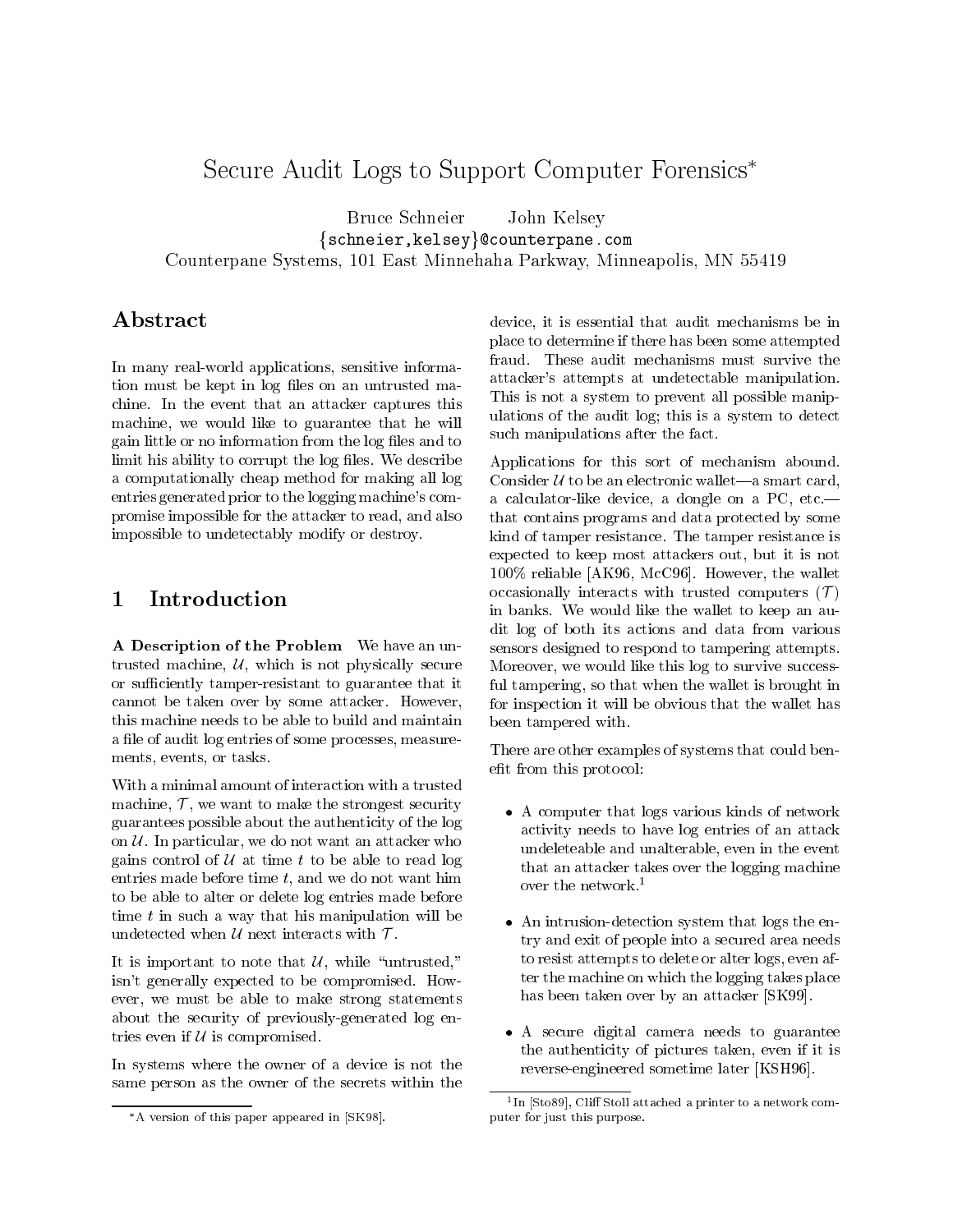- A computer under the control of a marginallytrusted person or entity needs to keep logs that can't be changed after the fact, despite the intention of the person in control of the machine to "rewrite history" in some way. This also comes up when a secure coprocessor, or " $\alpha$  dongle," is attached to an untrusted computer [KS96, SK97b].
- A computer that is keeping logs of confidential information needs to keep that information con fidential even if it is taken over for a time by some attacker.
- Mobile computing agents could benefit from the ability to resist alteration of their logs even when they're running under the control of a malicious adversary [RS98].

Limits on Useful Solutions A few moments' re flection will reveal that no security measure can protect the audit log entries written *after* an attacker has gained control of  $U$ . At that point,  $U$  will write to the log whatever the attacker wants it to write. All that is possible is to refuse the attacker the ability to read, alter, or delete log entries made *before*<br>becompromised the logging mashine he compromised the logging machine.

If there is a reliable, high-bandwidth channel constantly available between  $\mathcal T$  and  $\mathcal U$ , then this problem won't come up.  $\mathcal U$  will simply encrypt each log entry as it is created and send it to  $\mathcal T$  over this channel. Once logs are stored by  $\mathcal{T}$ , we are willing to trust that no attacker can change them.

Finally, no cryptographic method can be used to actually prevent the deletion of log entries: solving that problem requires write-only hardware such as a writable CD-ROM disk, a WORM disk,or a paper printout. The only thing these cryptographichic protocols can do is to guarantee detection of such deletion, and that is assuming  $U$  eventually manages to communicate with  $\mathcal T$ .

These three statements define the limits of useful solutions to this problem. We are able to make strong statements only about  $log$  entries  $U$  made before compromise, and a solution to do so is interesting only when there is no communications channel of sufficient reliability, bandwidth, and security to simply continuously store the logs on  $\mathcal{T}$ .

In essense, this technique is an implementation of an engineering tradeoff between how "online"  $U$  is and how often we expect  $\mathcal U$  to be compromised. If we expect  $\mathcal U$  to be compromised very often—once a minute, for example—then we should send log entries to  $\mathcal T$  at least once or twice every minute; hence  $U$  will need to be online nearly all the time. In many systems,  $U$  is not expected to be compromised nearly as often, and is also not online nearly as continuously. Therefore, we only need  $\mathcal U$  to communicate log entries to  $\mathcal T$  infrequently, at some period related to the frequency with which you expect that  $\mathcal U$  may be compromised. The audit log technique in our paper enables this tradeoff. It provides a "knob" that the system architect can adjust based on his judgement of this tradeoff; furthermore, the knob can be adjusted during the operation of the system as expectations of the rate of compromise change.

Organization of This Paper The remainder of this paper is divided into sections as follows: In Section 2 we discuss notation and tools. In Section 3 we present our general scheme. Then, in Section 4 we discuss some extensions and variations on the scheme. Finally, in Section 6 we provide a summary of what we've done and interesting directions for further research in this area.

## Notation and Tools

In the remainder of this paper, we will use the following notation:

- 1.  $ID_x$  represents a unique identifier string for an entity, x, within this application.
- 2.  $PKE_{PK_x}(K)$  is the public-key encryption, under  $x$ 's public key, of  $K$ , using an algorithm such as RSA [RSA78] or ElGamal [ElG85].
- 3.  $SIGN_{SK_x}(Z)$  is the digital signature, under x's private key, of Z, using an algorithm such as RSA or DSA [NIST94].
- 4.  $E_{K_0}(X)$  is the symmetric encryption of X under key  $K_0$ , using an algorithm such as DES [NBS77], IDEA [LMM91], or Blowfish [Sch94].
- 5.  $MAC_{K_0}(X)$  is the symmetric message authentication code (HMAC or NMAC [BCK96]), under key  $K_0$ , of X.
- 6.  $hash(X)$  is the one-way hash, using an algorithm such as SHA-1 [NIST93] or RIPE-MD [DBP96], of  $X$ .
- 7.  $X, Y$  represents the concatenation of X with Y.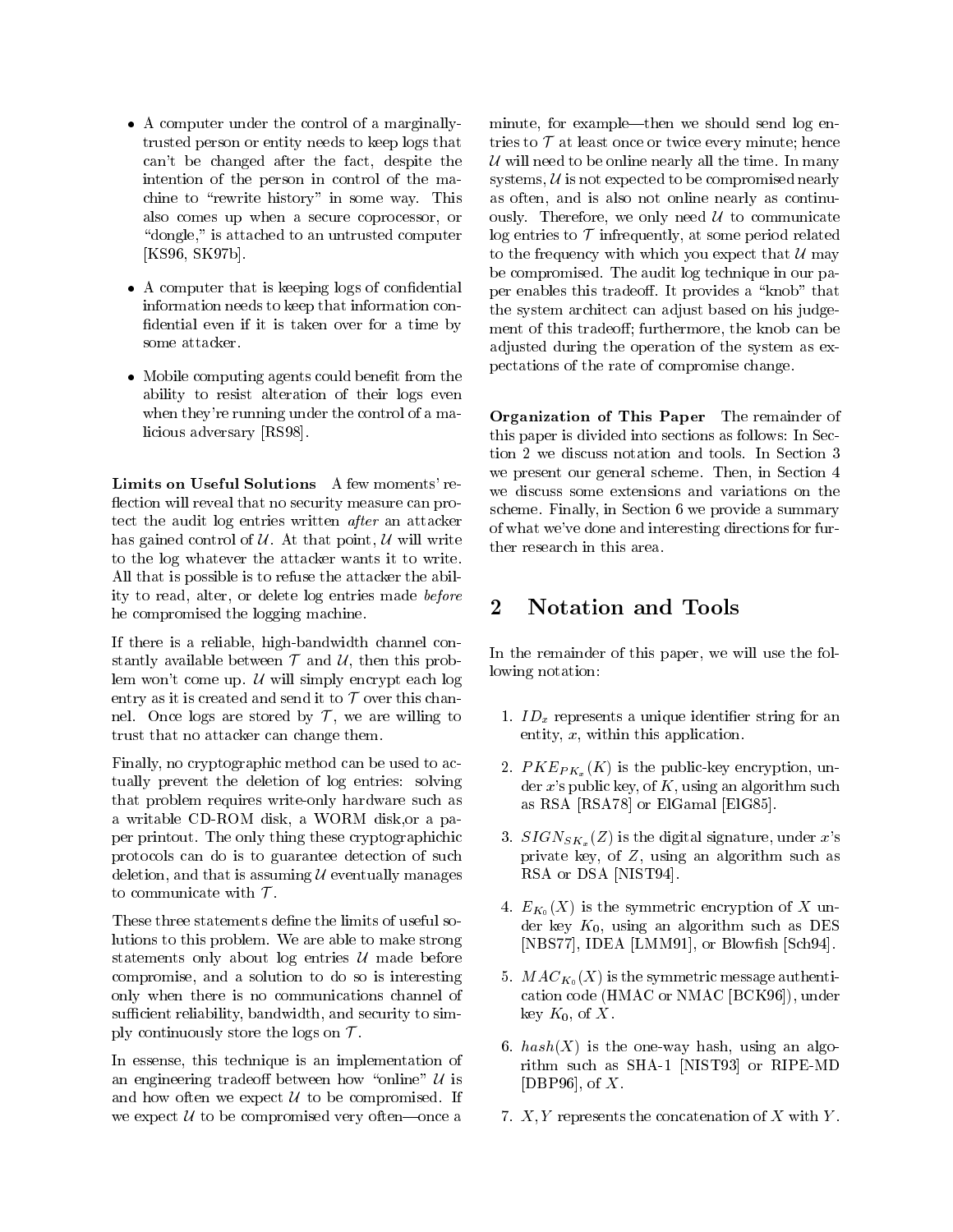Descriptions of most of these algorithms are in [Sti95, Sch96, MOV97].

Note that all authenticated protocol steps in this paper should include some nonce identifying the specific application, version, protocol, and step. This nonce serves to limit damaging protocol interactions, either accidental or intentional [And95, KSW98]. In our protocols, we will use  $p$  to represent this unique step identifier.

Additionally, many of the protocols require the two parties to establish a secure connection, using an authentication and key-agreement protocol that has perfect forward secrecy, such as authenticated Diffie-Hellman. The purpose of this is for the two parties to prove their identity to each other, and to generate a shared secret with which to encrypt subsequent messages in the protocol.

In the remainder of this paper, we will use the following players:

- 1.  $\mathcal T$  is the trusted machine. It may typically be thought of as a server in a secure location, though it may wind up being implemented in various ways: a tamper-resistant token, a bank ATM machine, etc.
- 2.  $U$  is the untrusted machine, on which the log is to be kept.
- 3.  $V$  is a moderately-trusted verifier, who will be trusted to review certain kinds of records, but not trusted with the ability to change records. Note that not all of our implementations will be able to support  $\mathcal V$ .

In this paper, we assume that  $U$  has both shortterm and long-term storage available. The longterm storage will store the audit log, and we assume that it is sufficiently large that filling it up is  $3.1$ not a problem. We assume that  $U$  can irretrievably delete information held in short-term memory, and that this is done each time a new key is derived. We also assume that  $U$  has some way of generating random or cryptographically strong pseudorandom values. Finally, we assume the existence of several cryptographic primitives, and a well-understood way to establish a secure connection across an insecure medium. Methodologies for all of these are described in great detail elsewhere: see [Sti95, Sch96, MOV97].

#### 3 Description of Our  $\bf{A}$ **Method**

Our system leverages the fact that the untrusted machine creating the logfile initially shares a secret key with a trusted verification machine. With this key, we create the logfile.

The security of our logfile comes from four basic facts:

- 1. The log's authentication key is hashed, using a one-way hash function, immediately after a log entry is written. The new value of the authentication key overwrites and irretrieveably deletes the previous value.
- 2. Each log entry's encryption key is derived, using a one-way process, from that entry's authentication key. This makes it possible to give encryption keys for individual logs out to partiallytrusted users or entities (so that they can decrypt and read entries), without allowing those users or entities to make undetectable changes.
- 3. Each log entry contains an element in a hash chain that serves to authenticate the values of all previous log entries [HS91, SK97a]. It is this value that is actually authenticated, which makes it possible to remotely verify all previous log entries by authenticating a single hash value.
- 4. Each log entry contains its own permission mask. This permission mask defines roles in a role-based security scheme; partially-trusted users can be given access to only some kinds of entries. Because the encryption keys for each log entry are derived partly from the log entry type, lying about what permissions a given log entry has ensures that the partially-trusted user simply never gets the right key.

## Log Entry Definitions and Construction Rules

All entries in the log file use the same format, and are constructed according to the following procedure:

1.  $D_i$  is the data to be entered in the j<sup>th</sup> log entry of  $ID_{log}$ . The specific data format of D is not specified in our scheme: it must merely be something that the reader of the log entries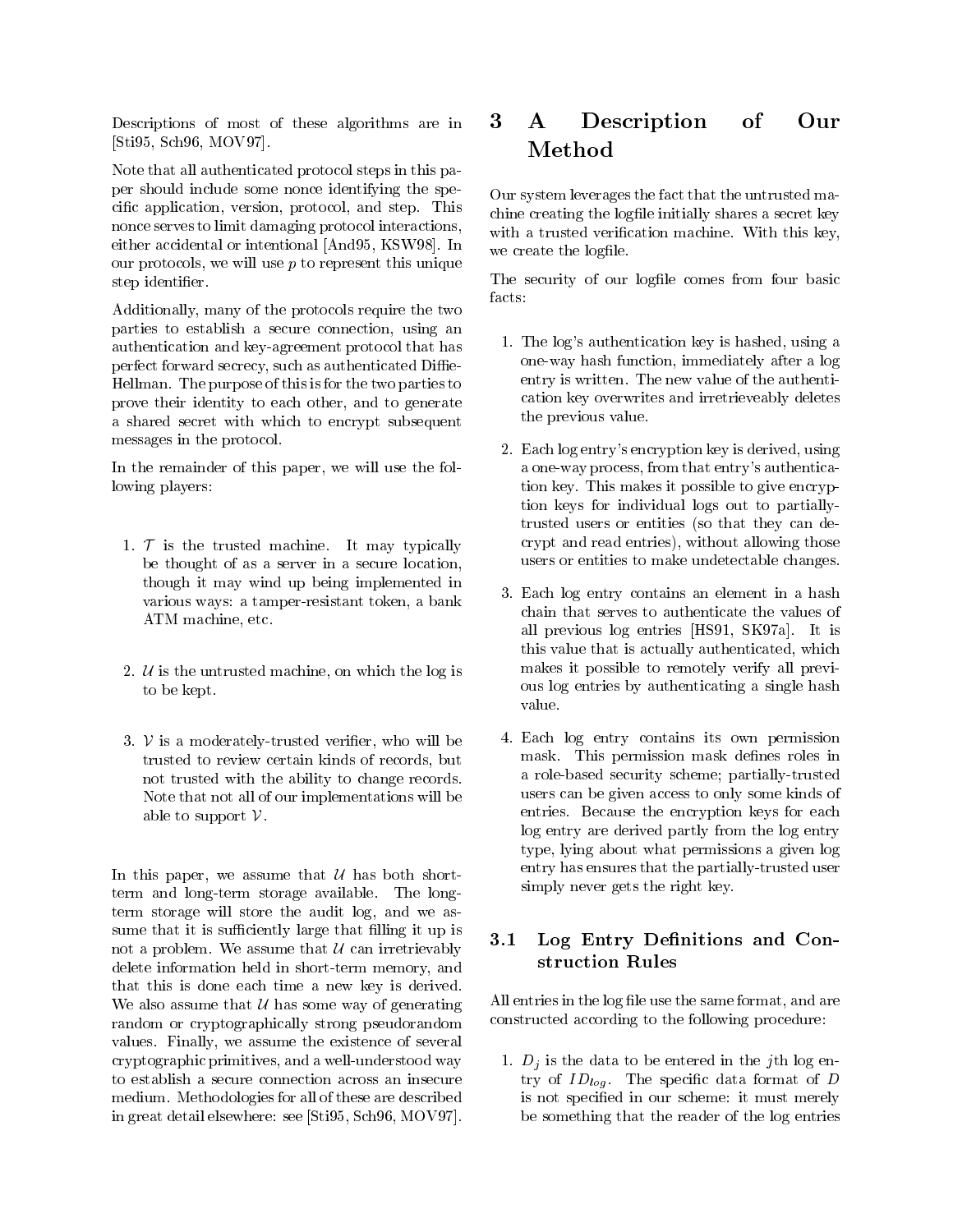

Figure 1: Adding an entry to the log.

will unambiguously understand, and that can be distinguished in virtually all cases from random gibberish. (If we are dealing with raw binary data here, we may add some structure to the data to make detection of garbled information likely, though this is seldom going to be important.)

- 2.  $W_j$  is the log entry type of the jth log entry. This type serves as a permissions mask for  $V$ ;  $T$ will be allowed to control which log entry types any particular  $V$  will be allowed to access.
- 3.  $A_i$  is the authentication key for the jth entry in the log. This is the core secret that provides all of this scheme's security. Note that  $\mathcal U$  must generate a new  $A_0$  before starting the logfile;  $A_0$  can be given to  $\mathcal U$  by  $\mathcal T$  at startup, or  $\mathcal U$  can randomly generate it and then securely transmit it to  $\mathcal T$ .
- 4.  $K_j = hash("Encryption Key", W_j, A_j)$ . This is the key used to encrypt the jth entry in the log. Note that  $W_i$  is used in the key derivation to prevent the Verifier getting decryption keys for log entry types to which he is not permitted access.
- 5.  $Y_i = hash(Y_{i-1}, E_{K_i}(D_i), W_i)$ . This is the hash chain which we maintain, to allow partially-trusted users,  $\mathcal{V}$ s, to verify parts of the log over a low-bandwidth connection with the

trusted machine,  $\mathcal{T}$ .  $Y_j$  is based on  $E_{K_j}(D_j)$ instead of  $D_j$  so that the chain can be verified without knowing the log entry. At startup,  $Y_{-1}$  is defined as a twenty-byte block of binary zeros.2

- 6.  $Z_j = MAC_{A_j}(Y_j)$ .
- 7.  $L_j = W_j, E_{K_j}(D_j), Y_j, Z_j$ , where  $L_j$  is the jth log entry.
- 8.  $A_{i+1} = hash("Increment Hash", A_i ).$

Note that when  $A_{j+1}$  and  $K_j$  are computed, the previous  $A_j$  and  $K_{j-1}$  values are irretrieveably destroyed; under normal operation there are no copies of these values kept on  $\mathcal U$ . Additionally,  $K_i$  is destroyed immediately after use in Step  $(4)$ . (Naturally, an attacker will probably store  $A_j$  values after he takes control of  $U$ .)

The above procedure defines how to write the  $j$ th entry into the log, given  $A_{j-1}$ ,  $Y_{j-1}$ , and  $D_j$ . Figure 1 gives an illustration of this process.

If an attacker gains control of  $\mathcal U$  at time t, he will have a list of valid log entries,  $L_1, L_2, \ldots, L_t$ , and the value  $A_{t+1}$ . He cannot compute  $A_{t-n}$  for any  $n \leq t$ , so he cannot read or falsify any previous entry. He can delete a block of entries (or the entire log file), but he cannot create new entries, either

<sup>2</sup>There is no security reason for this; it has to be initialized as something.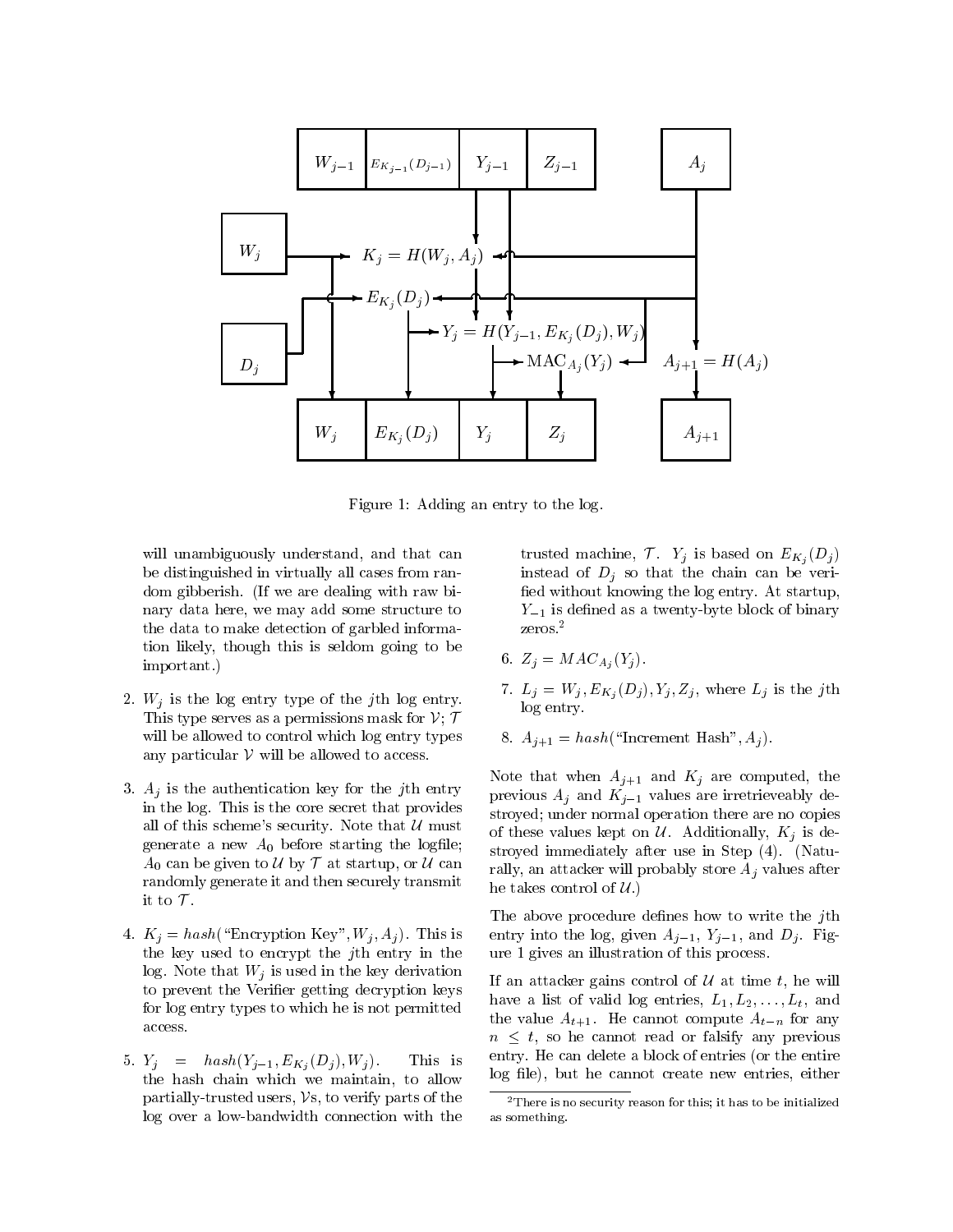past entries to replace them or future entries. The next time  $U$  interacts with  $T$ ,  $T$  will realize that entries have been deleted from the log and that 1)  $U$  may have committed some invalid actions that have not been properly audited, and 2)  $\mathcal{U}$  may have committed some valid actions whose audit record has been deleted.3

### 3.2 Startup: Creating the Logfile

In order to start the logfile,  $U$  must irrevocably commit  $A_0$  to  $\mathcal T$ . Once  $A_0$  has been committed to, there must be a valid log on  $U$ , properly formed in all ways, or  $\mathcal T$  will suspect that someone is tampering with  $\mathcal U$ .

In the simplest case,  $\mathcal T$  is able to reliably receive a message (but perhaps not in realtime) from  $\mathcal U$ .  $\mathcal U$ knows  $\mathcal{T}'$ 's public key, and has a certificate of her own public key from  $\mathcal T$ . The protocol works as follows:

1.  $U$  forms:

 $K_0$ , a random session key.

d, a current timestamp.

- $a_{-}$ , timestamp at which  $\alpha$  will time out.
- $ID_{log}$ , a unique identifier for this logfile.

 $C_{\mathcal{U}},\mathcal{U}$ 's certificate from  $\mathcal{T}$ .

 $A_0$ , a random starting point.

 $X_0 = p, d, C_U, A_0.$ 

She then forms and sends to  $\mathcal{T}$ :

$$
M_0 = p, ID_{\mathcal{U}}, \quad PKE_{PK_{\mathcal{T}}}(K_0), \quad {}^{1}_{1}
$$
  

$$
E_{K_0}(X_0, SIGN_{SK_{\mathcal{U}}}(X_0)), \quad {}^{1}_{1}
$$

where  $p$  is the protocol step identifier.

- 2.  $U$  forms the first  $log$  entry,  $L_0$ , with  $W_0$  = LogfileInitializationType and  $D_0$  =  $a, a$ ,  $I D_{log}, M_0$ . Note that  $U$  does not store  $A_0$  in the clear, as this could lead to replay attacks: an attacker gets control of  $U$  and forces a new audit log with the same  $A_0$ . U also stores  $hash(X_0)$  locally while waiting for the response message.
- 3.  $\mathcal T$  receives and verifies the initialization message. If it is correct (i.e., it decrypts correctly,  $\mathcal{U}$ 's signature is valid,  $\mathcal{U}$  has a valid certificate), then  $\mathcal T$  forms:

$$
X_1 = p, ID_{log}, hash(X_0)
$$

 $\mathcal T$  then generates a random session key,  $K_1$ , and

$$
M_1 = p, ID_{\mathcal{T}}, PKE_{PKu}(K_1),
$$
  

$$
E_{K_1}(X_1, SIGN_{SK_{\mathcal{T}}}(X_1)).
$$

4. *U* receives and verifies  $M_1$ . If all is well, then  $U$  forms a new log entry,  $L_j$ , with  $W_j =$ **ResponseMessageType** and  $D_j = M_1$ . U also calculates  $A_1$  =  $hash("Increment Hash", A_0).$ 

If U doesn't receive  $M_1$  by the timeout time  $a_{\perp}$ , or if  $M_1$  is invalid, then  $u$  forms a new log entry with  $W_j =$  **AbnormalCloseType** and  $D_i$  = the current timestamp and the reason for closure. The log file is then closed.

Depending on the application, we may or may not allow  $U$  to log anything between the time it sends  $M_0$  and the time it receives  $M_1$ . In high-security applications, we might not want to take the chance that there are any problems with  $T$  or the communications. In other applications, it might be allowable for  $U$  to perform some actions while waiting for  $T$ to respond.

The purpose of writing the abort-startup message is simply to prevent there ever being a case where, due to a communications failure,  $\mathcal T$  thinks there is a logfile being used even though none exists. Without this protection, an attacker could delete  $\mathcal{U}$ 's whole logfile after compromise, and claim to simply have failed to receive  $M_1$  during the startup. In implementations where  $U$  waits for the response message before writing any log entries,  $M_1$  will be the second message written in the log as well as the last. Otherwise, when  $\mathcal T$  sees this message, he will believe either that  $U$  didn't receive the response message, or that  $U$  was compromised before the response message.

#### 3.3 Closing the Logfile

Closing the logfile involves three operations: Writing the final-record message,  $D_f$ , (the entry code is NormalCloseMessage and the data is a times- $\tanh$ , irretrieveably deleting  $A_f$  and  $K_f$ , and (in some implementations) actually closing the file. Note that after the file has been properly closed, an attacker who has taken control of  $U$  cannot make any alteration to the logfile without detection. Nor can an attacker delete some entries (and possibly add others) and then create a valid close-file entry

If the attacker gains control of  $U$  before Step (8), he can learn  $A_t$ . In this case the tth log entry is not secured from deletion or manipulation.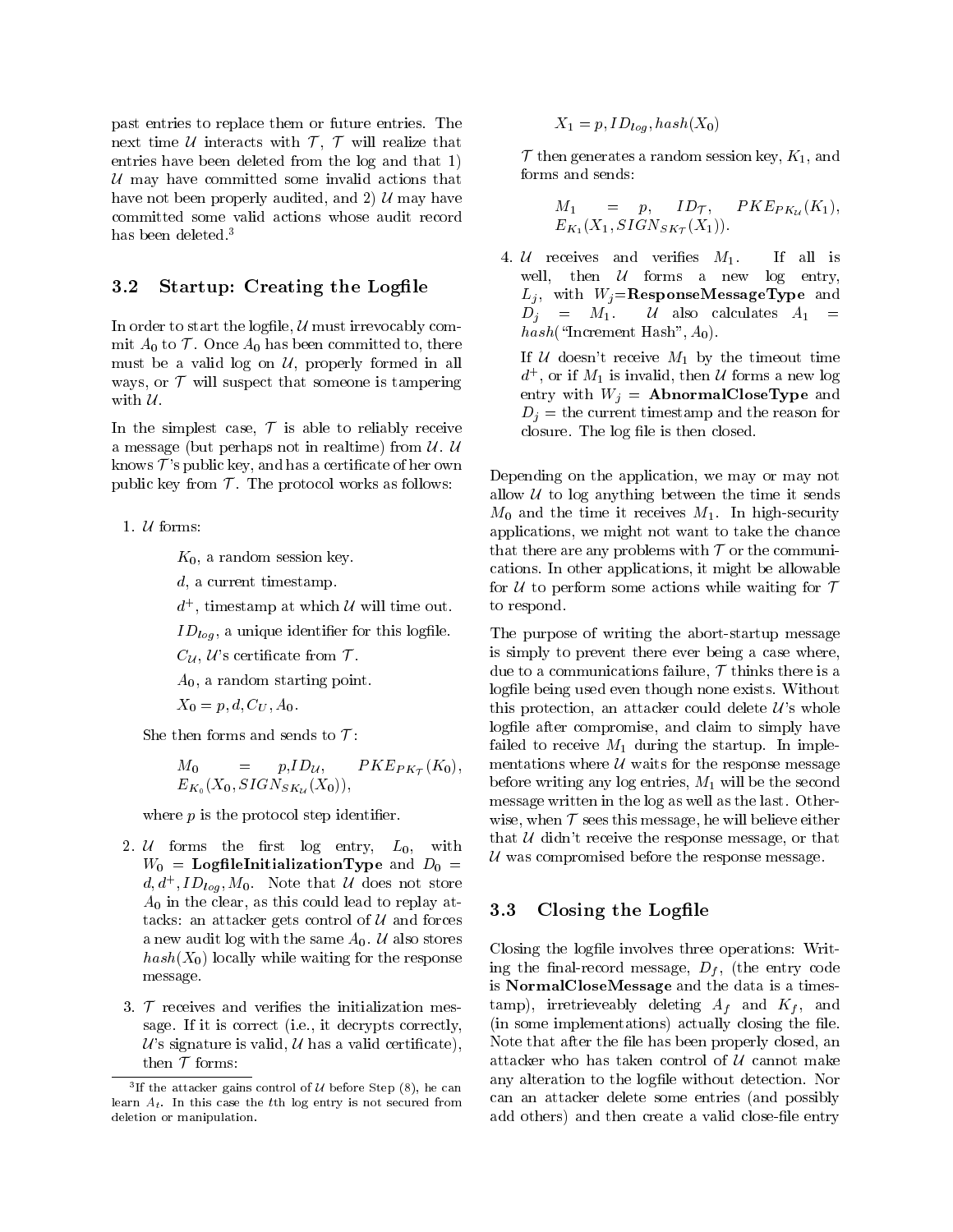earlier in the log. Finally, the attacker cannot delete the whole log file, because of the earlier interaction between  $U$  and  $T$ . Any of these changes will be detected when  $T$  sees the final logfile.

### 3.4 Validating the Log

When  $\mathcal T$  receives the complete and closed log, he can validate it using the hash chain and  $Z_f$  (since it already knows  $D_0$ . He can also derive all the encryption keys used, and thus read the whole audit log.

#### 3.5 Verification, Verifiers, and Querying Entries

At times, a moderately-trusted person or machine, called  $V$ , may need to verify or read some of the logfile's records while they are still on  $U$ . This is made possible if  $\mathcal T$  has sent  $M_1$  to  $\mathcal U$  (see Section 3.3, and if  $V$  has a high-bandwidth channel available to and from  $U$ . Note that this can occur before  $T$ has received a copy of the log from  $\mathcal{U}$ , and before  $\mathcal{U}$ has closed the logfile.

- 1.  $V$  receives a copy of the audit log,  $L_0, L_1, L_2, \ldots, L_f$ , where f is the index value of the last record, from  $U$ . Note that  $U$  does not have to send  $V$  a complete copy of the audit log, but it must send  $V$  all entries from  $L_0$ through some  $L_f$ , including the entry with  $M_1$ .<br>2.  $\mathcal V$  goes through the hash chain in the log entries
- (the  $Y_i$  values), verifying that each entry in the hash chain is correct.
- 3. V establishes a secure connection with  $\mathcal T$ .
- 4.  $\nu$  generates a list of all the log entries she wishes to read, from 0 to  $n$ . This list contains a representation of the log entry type and index of 4 each entry to which the verifier is requesting access. (Typically, only some log entry types will be allowed, in accordance with  $\mathcal{V}$ 's permission mask.) This list is called  $Q[0..n]$ , where  $Q_i = j, W_j$ .
- 5.  $V$  forms and sends to  $T$ :

$$
M_2 = p, ID_{log}, f, Y_f, Z_f, Q[0..n].
$$

6.  $\tau$  verifies that the log has been properly created on  $\mathcal{U}$ , and that  $\mathcal{V}$  is authorized to work with log.  $\mathcal T$  knows  $A_0$  so he can calculate  $A_f$ ; this allows him to verifies that  $Z_f = MAC_{A_f}(Y_f)$ . If there is a problem,  $\mathcal T$  sends the proper error code to  $\mathcal V$ and records that there is a problem with  $ID_{log}$ on  $U$  or a problem with  $V$ .

- 7. If there are no problems,  $\mathcal T$  forms a list,  $R[1..n]$ , of responses to the requests in  $Q$ . Each entry in  $Q$  gets a responding entry in  $R$ : either giving the verifier the decryption key for that record, or else giving it an error code describing the reason for the refusal of access. (Typically, this will be because the log entry type isn't allowed to be read by this verifier.) Note that  $\mathcal T$  computes these keys based on the log entry type codes given. If V provides incorrect codes to  $\mathcal{T}$ , the keys will be incorrect and  $V$  will be unable to decrypt the log entries. Additionally,  $\nu$  will not be able to derive the right key from the key he has been given.
- 8.  $\mathcal T$  forms and sends to  $\mathcal V$ :

$$
M_3 = p, R[0, n].
$$

- 9.  $V$  is now able to decrypt and read, but not to change, the log entries whose keys were sent in  $M_4$ . V is also convinced that the log entries are authentic, since a correct MAC on any hashchain value is essentially a MAC on all previous entries as well.
- 10. V deletes the key it established with  $\mathcal T$  in Step (3). This guarantees that an attacker cannot read  $\mathcal{U}$ 's logfile if  $\mathcal V$  is compromised later.

Of course, if  $V$  is compromised at the start of this protocol with  $\mathcal{T}$ , it will be able to read  $\mathcal{U}'$ s logfile. Presumably,  $V$  will have its own authenticated logfiles and will be regularly audited to reduce the likelihood of this problem occuring.

## 4 Applications and Extensions

### 4.1 Abnormal Shutdowns

In some systems, abnormal shutdowns (e.g., caused by a system crash or power outage) are a normal part of operations. The mechanism for closing the log file doesn't work in this situation-it will be impossible to distinguish the log of a system that crashed at 12:10 PM and the log of a system that was taken over at 2:00 PM, and then had all records entered since 12:10 PM truncated.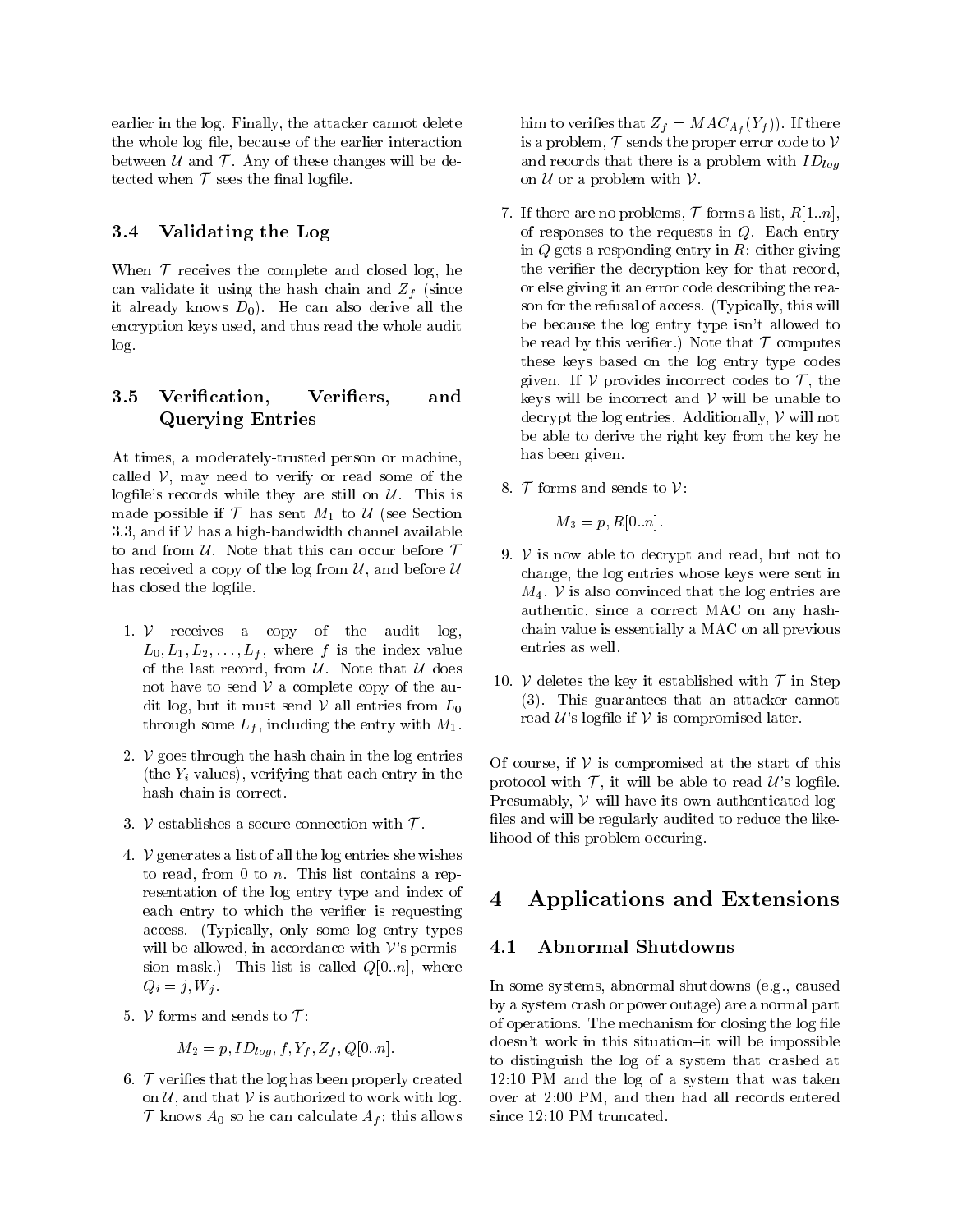To deal with this, we change our routine after writing a log entry slightly: After we compute the new  $A_j$  key value, we generate a special Abnormal Shutdown message and store it in nonvolatile storage. At the same time as we write the next log entry, we irretrieveably delete this message from nonvolatile storage. (It is critical that it be irretrieveably deleted; otherwise, an attacker can silently truncate the log.)

When  $U$  "wakes up" after a system crash, it copies the Abnormal Shutdown message to the log file. An attacker who takes  $U$  over is able to do the same thing, but is not able to delete any log entries in this way. (He can always delete the log entries, but he cannot do so without the fact being detected later.)

Note that in real-world systems, there will probably not be an atomic operation to delete the previous Abnormal Shutdown message, write the next log entry, and generate and store a new Abnormal Shutdown message. However, this can be made to happen in a very short time window, so that the likelihood of a system crash during the operation is  $4.4$ very small.

Real-world systems may also have to deal with the difficulty of really deleting data from some nonvolatile media. If this is a major issue, we may end up storing these Abnormal Shutdown messages encrypted, and also storing the keys. We can then attempt to overwrite the stored key many times in succession after each new log entry is written.

### 4.2 An Offline Variant

In the protocols and message formats given in Section 3.3, we left the specifics of the timing of  $M_1$  from  $T$  to  $U$  open. This allows us to create a completely offline variant using couriers as the only communications medium. Thus,  $M_0$  and  $M_1$  can be sent via courier on diskettes. If a voice channel is available, someone can also read the hash of  $M_0$  from U over the line for additional security.

### 4.3 Voice Line Only

It is also possible to reduce the protocols for starting up a log file and to verify messages that can be sent over a voice line directly, either by reading them over the line or by using DTMF tones. For the first protocol,  $ID_U, ID_{log}$ ,  $hash(M_0)$  must be read over the line. In practice, this can probably be reduced down to 22 digits (with the SHA-1

hash reduced to only 20 digits).<sup>4</sup> This will provide resistance against practical attacks that do not in volve compromise of  $U$  before the logfile is created. For the second protocol, we must send the last entry of the hash chain (about 40 digits) and 20 digits of the MAC. This would be impractical for a human to handle via a phone keypad, but might be done by voice-recognition, perhaps involving some additional correction digits.

This variant might be useful for applications in which some piece of equipment doesn't have any direct access to communications with the outside world, but which has a keyboard and display. A human user using a telephone, cellphone, or satellite phone could then start up the audit logs. For example, we might have the processor inside a vending machine maintain such logs. It might be useful to allow a user to verify the contents of the logfile with a Palm Pilot and a cellphone.

## 4.4 Cross-Peer Linkages: Building a Hash Lattice

If there are multiple instances of  $U$  executing this same protocol, they can cross-link their audit logs with each other. In applications where there are many instances of  $\mathcal T$  and with different instances of  $U$  authenticating their log files with different instances of  $\mathcal T$ , this cross-linking can make backalteration to audit logs impractical, even with one or more compromised instances of  $U$  or even (in some cases)  $\mathcal T$ . This will also decrease the freedom of any compromised  $U$  machine to alter logs, because it keeps having to commit to its log's current state on other uncompromised machines.

This cross-authentication is done in addition to the rest of the scheme as described above. To crossauthenticate between two untrusted machines,  $\mathcal{U}_0$ and  $\mathcal{U}_1$ , we execute the following protocol.

- 1.  $U_0$  and  $U_1$  exchange identities and establish a secure connection.
- 2.  $U_0$  forms and enters into its own log an entry, in position  $j$ , with:

 $W_j =$  "Cross Authentication Send",  $D_j = \text{``Cross}$  Authentication Send",  $ID_{\mathcal{U}_1}, d_0,$ 

<sup>4</sup>We get moderate resistance to targeted collision attacks, but not to free collision atacks, with messages of 20 decimal digits.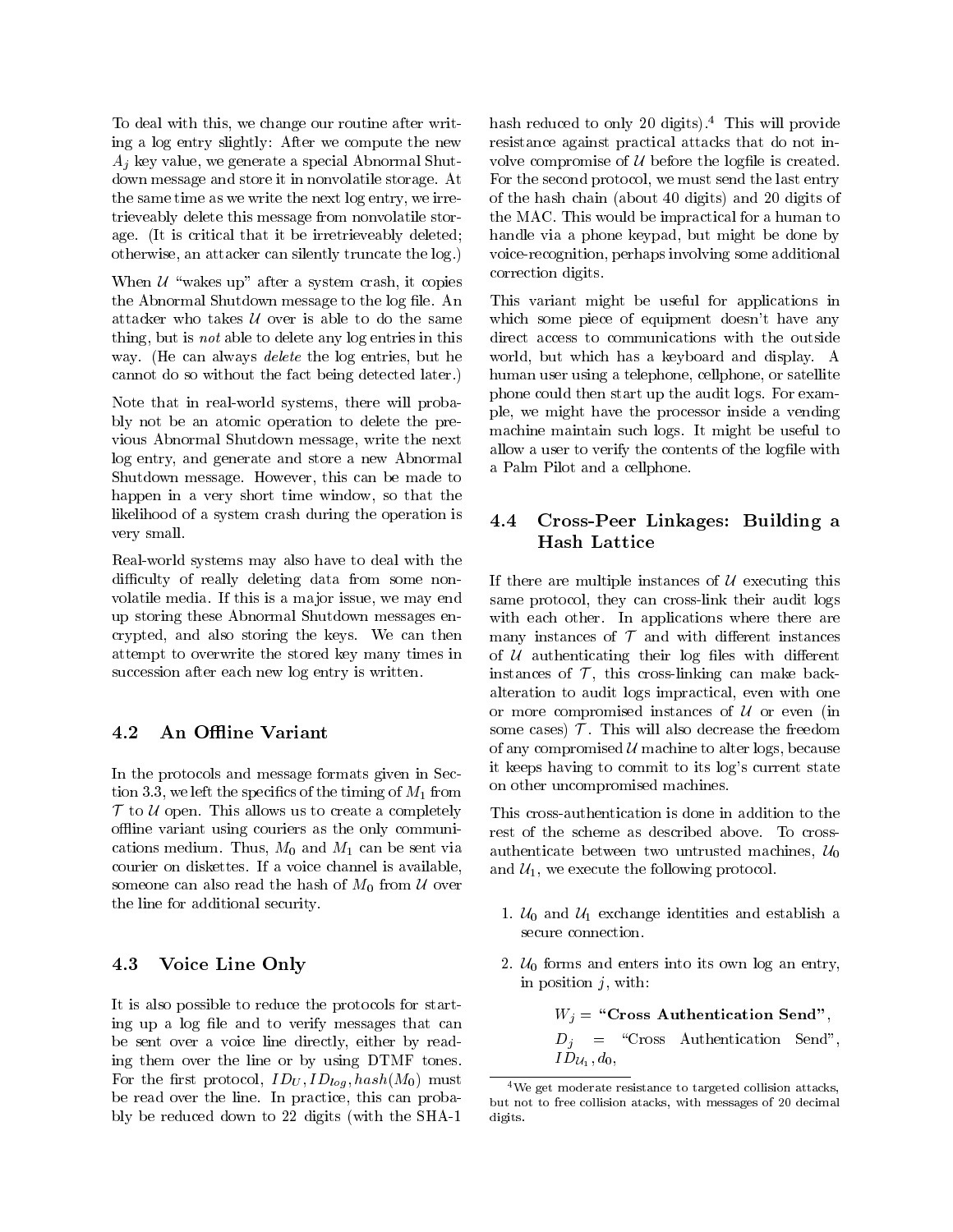where  $d_0$  is  $\mathcal{U}_0$ 's timestamp.

$$
M_4 = p, Y_j, d_0.
$$

Recall that  $Y_j$  is the current value of  $\mathcal{U}_0$ 's hash chain.

4.  $U_1$  receives this message, and verifies that the timestamp is approximately correct. If so,  $U_1$ writes a log entry in position  $i$  with:

> $W_i$  = "Cross Authentication Receive",

> $D_i = \text{``Cross\; Authentication\; Receiver''},$  $ID_{\mathcal{U}_0}, d_0, Y_j$ .

Then  $\mathcal{U}_1$  forms and sends to  $ID_{\mathcal{U}_0}$ 

 $M_5 = p, Y_i$ .

If  $U_1$  doesn't agree with the timestamp, it writes a  $log$  entry in position  $i$  with:

> $W_i =$  "Cross Authentication Receive Error. Error,

> $D_i =$  "Cross Authentication Receive Error",  $ID_{\mathcal{U}_0}, d_0, d_1, Y_i$

where  $d_1$  is  $\mathcal{U}_1$ 's timestamp. Then  $\mathcal{U}_1$  forms and sends to  $U_0$ :<br> $M_6 = p, Y_i, ErrorCode.$ 

The protocol is then terminated.

5.  $U_0$  receives  $M_6$  and processes it. If there was no error in receiving  $M_6$ , and if  $M_6$  was not an error message, then  $U_0$  writes an entry to the  $log at position j + 1 with:$ 

$$
W_{j+1} =
$$
 "Cross Authentication Re-  
ply",  

$$
D_{j+1} =
$$
 "Cross Authentication Reply",  

$$
ID_{\mathcal{U}_1}, Y_i.
$$

If it was an error, or if the expected message doesn't arrive before timeout, then  $\mathcal{U}_0$  writes an entry to the log at position  $j + 1$  with:

> $W_{i+1}$  = "Cross Authentication Reply Error",

> $D_{j+1} =$  "Cross Authentication Reply Error",  $ID_{\mathcal{U}_1}$ , ErrorCode.

If mutual cross-peer linking is required,  $U_1$  could then initiate this same protocol with  $\mathcal{U}_0$ .

Cross linkages are a way to interweave the audit logs of different  $\mathcal{U}s$ , so that it would be harder to erase the history of a particular  $\mathcal{U}_i$ . For example, consider a network of electronic wallets: smart cards, PC-Cards, PalmPilot-like PDAs, etc.. The wallets,  $Us$ . would each keep their own audit log, and download it to a banking terminal,  $\mathcal{T}$ , whenever the two interacted. (Presumably, the wallets would only interact with the banking terminals occasionally: to upload or download money, as part of a regular audit cycle, etc.)

A wallet-to-wallet transfer protocol could make use of this system of cross-peer linkages, and exchange audit entries every time two wallets interacted. Pieces of the resulting hash lattice would be downloaded to  $\mathcal T$  whenever a wallet interacted with  $\mathcal T$ . Even if a particular wallet,  $U_0$ , did not interact with  $\mathcal T$  for a long time, the other wallets that it did interact with would interact with  $\mathcal{T}$ , allowing  $\mathcal{T}$  to at least partially reconstruct what happend to  $\mathcal{U}_0$ . And if the tamper-resistance in  $\mathcal{U}_0$  was defeated, the other entries in the hash lattice would help the bank reconstruct any fraudulant transactions and trace what had happened.

This system of cross-linking audit trails also has applications where multiple audit trails are on the same physical device. For exampe, a smart card might run several different commerce applications. Or a firewall might run several different security applications. In this situation, it would make sense for each application to keep its own audit log (the hardware itself might keep a seperate audit log), and that they would all interact using the hash lattice protocol. In this way, the interacting audit logs could provide evidence even in the event of one audit log being altered or destroyed.

## 4.5 Replacing  $T$  with a Network of Insecure Peers

We can run this whole scheme using multiple untrusted machines,  $\mathcal{U}_0, \mathcal{U}_1, \ldots, \mathcal{U}_n$ , to do all the tasks of  $\mathcal T$ . Since  $\mathcal T$  is a huge target, this could potentially increase security. Basically, this involves an extension of the hash lattice ideas from the previous section.

Let  $U_0$  and  $U_1$  both be untrusted machines, with  $U_0$ about to start an audit log.  $\mathcal{U}_1$  will serve as the trusted server for this audit log.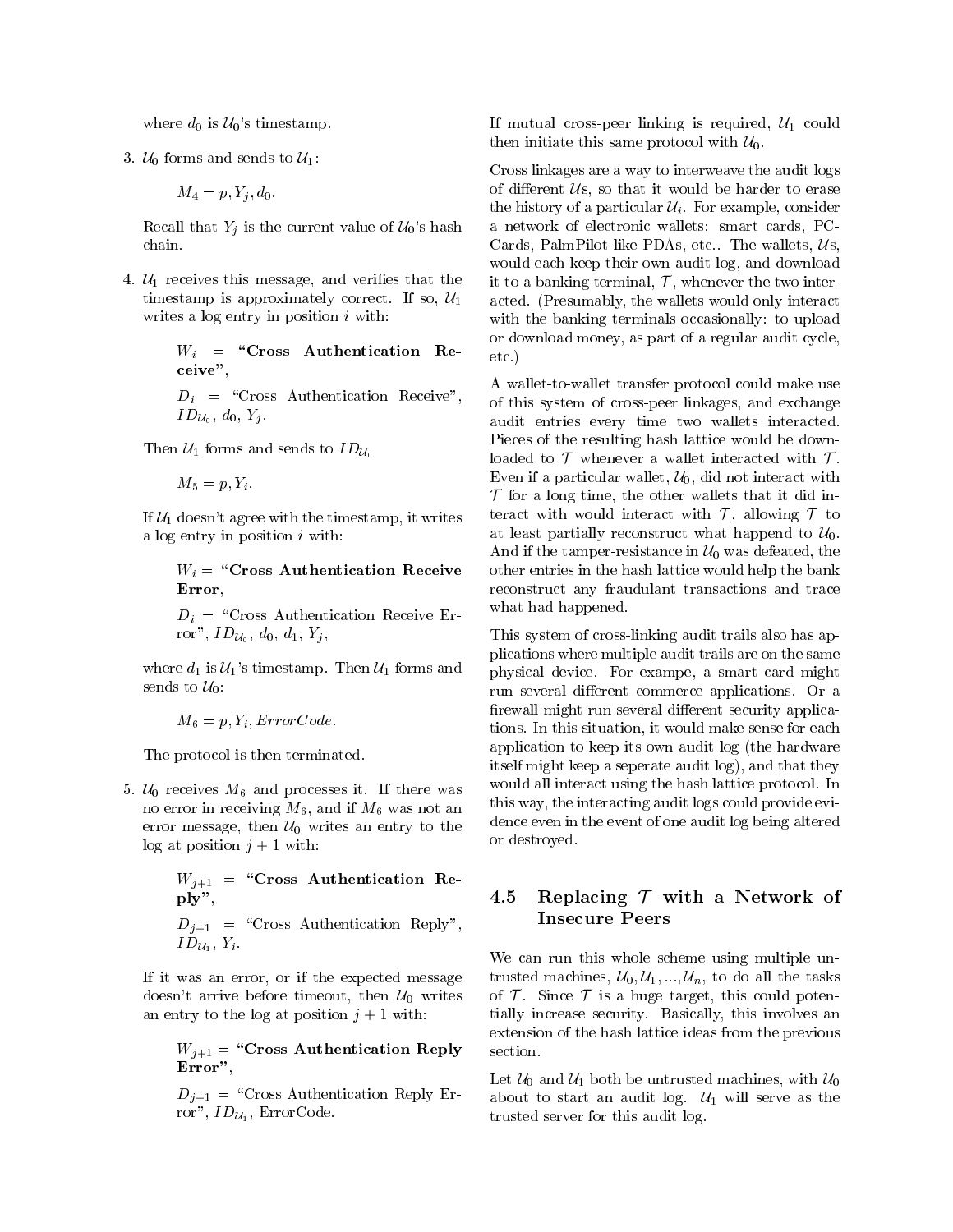- 1.  $U_0$  and  $U_1$  establish a secure connection.
- 2.  $U_0$  forms:
	- d, a current timestamp.

 $a_{\perp}$ , timestamp at which  $u_0$  will time out.

 $ID_{log}$ , a unique identifier for this logfile.

 $A_0$ , a random starting point.

 $ID_{\mathcal{U}_0}, ID_{\mathcal{U}_1}$  are unique identifiers for  $U_0$ and  $U_1$ , respectively.

 $X_0 = p$ ,  $ID_{\mathcal{U}_0}$ ,  $ID_{\mathcal{U}_1}$ ,  $d$ ,  $ID_{log}$ ,  $A_0$ .

She then forms and sends to  $\mathcal{U}_1$ 

 $M_0 = X_0$ .

3.  $U_0$  forms the first log entry with:

$$
W_0 = {\bf Log file InitializationType},
$$

$$
D_0 = d, d^+, ID_{log}, M_0.
$$

Again,  $U_0$  does not store  $A_0$  in the clear to protect against a replay attack.  $U_0$  also calculates and stores  $hash(X_0)$  locally while waiting for the response message from  $\mathcal{U}_1$ .

4.  $U_1$  receives and verifies that  $M_0$  is well formed. If it is, then  $\mathcal{U}_1$  forms:

$$
X_1 = p, ID_{log}, hash(X_0)
$$

 $U_1$  then forms and sends to  $U_0$ :<br> $M_1 = X_1$ .

5.  $U_0$  receives and verifies  $M_1$ . If all is well, then  $U_0$  forms a new log entry with:

$$
W_0
$$
 = ResponseMessageType,  
 $D_i = M_1$ .

If  $U_0$  doesn't receive  $M_1$  by the timeout time 5  $a_{\perp}$ , or if  $m_1$  is invalid, then  $u_0$  forms a new log entry with:

#### $W_0 =$  AbnormalCloseType,

 $D_i$  = the current timestamp and the reason for closure.

The log file is then closed.

One potential issue here is that an attacker may compromise  $\mathcal{U}_1$ , allowing the wholesale alteration of entries in the logfile. There are two imperfect solutions to this:

 $U_0$  should log the same data in several parallel logfiles, with each logfile using a different untrusted server as its trusted server.

 $\mathcal{U}_0$  may commit, in the first protocol message, to a number  $N$  that will be the index number of its final log entry.  $\mathcal{U}_1$  then computes  $A_N$  and  $K_{0..N}$ , stores these values, and deletes  $A_0$ . If an attacker compromises  $\mathcal{U}_1$ , he will learn what he needs to read and to close the logfile on  $\mathcal{U}_0$ , but not what he needs to alter any other log entries.

It is worth noting that these measures do not protect the secrecy of a logfile once an attacker has compromised both  $\mathcal{U}_0$  and  $\mathcal{U}_1$ . An improved solution is for  $\mathcal{U}_0$  to use a secret-sharing scheme to store  $A_0$  among  $n$  untrusted machines, any  $m$  of which could then recover it.

Another solution is for  $\mathcal{U}_0$  to keep parallel log files in the manner described above on  $n$  machines, but generating (for each log entry that needed to be kept secret)  $n-1$  random bit strings,  $P_i$  of length equal to that of  $D_j$ .  $\mathcal{U}_0$  then stores  $D_j \oplus P_0 \oplus P_1 \oplus ... \oplus P_{N-2}$ in one logfile, and each pad value in another logfile.

In practice, these kinds of distributed schemes seem to work better for authenticating the log entries than for protecting their secrecy.

This kind of redundancy has considerable benefits in applications where even the trusted computers are not very trusted: e.g., electronic wallet applications where the Us are customer cards and the  $\tau$ s are merchant terminals, vending applications where the  $\mathcal{U}s$ are customer cards and the  $\tau$ s are vending machines (or parking garage machines, or public transportation terminals, or pay telephones) that may be in remote locations. It also can serve as an extra measure of security in applications where  $\mathcal{T}$  s are trusted.

## Using the Audit Log as a Forensic Tool

The primary benefit of our complicated protocol for generating audit logs and audit-log entries is that it aids in forensic analysis [Wil97, SK99]. The following discussion assumes that audit log entries detect an intrusion (record the opening of a door, the removal of a tamper-resistant coating, access of a normally secret file, and so on). If an attacker can gain control of  $U$  without triggering an alarm condition and associated audit-log entry, then this system cannot help.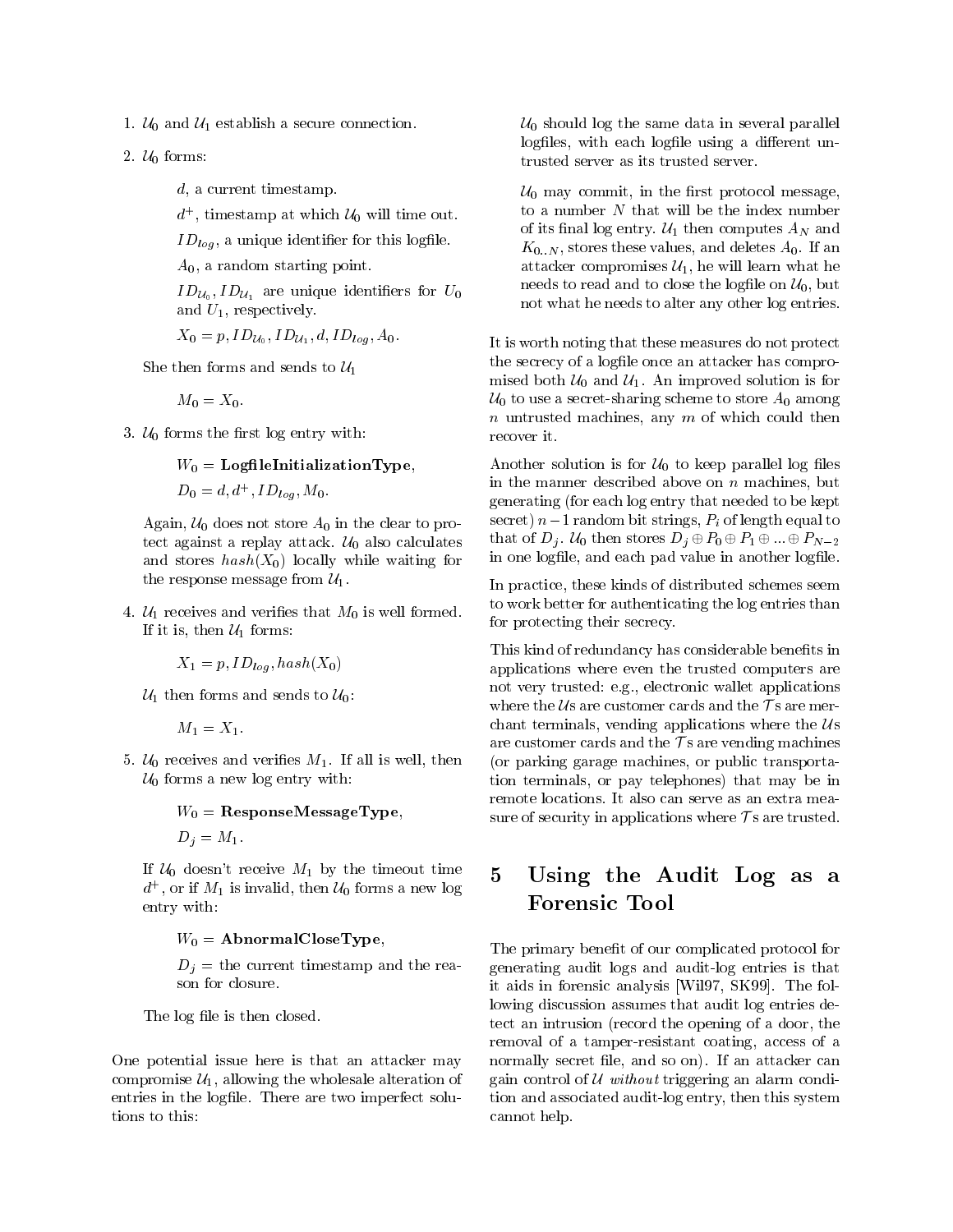Audit logs are useless unless someone reads them. Hence, we first assume that there is a software program whose job it is to scan all audit logs and look for suspicious entries. In our system, there are two types of suspicious entries. First, there are valid entries that indicate an intrusion (for example, any of the alarm conditions mentioned in the previous paragraph). Second, there are invalid entries that indicate that the audit log has been tampered with. Since an attacker who gains access to a device with this type of logging has only two options-leave the incriminating log entries in the log or deleting them and insuring that the deletion will be noticed-one of these two suspicious entry types will indicate a break-in.

After that, the details are completely dependent on the particular log entries. If there is an invalid entry, one can immediately assume that all entries afer the last valid one are suspect and that all entries before the first invalid one are genuine.

## 6 Summary and Conclusions

Many security systems, whether they protect pri vacy, secure electronic-commerce transactions, or use cryptography for something else, do not directly prevent fraud. Rather, they detect attempts at fraud after the fact, provide evidence of that fraud in order to convict the guilty in a court of law, and assume that the legal system will provide a "back channel" to deter further attempts. We believe that fielded systems should recognize this fundamental need for detection mechanisms, and provide audit capabilities that can survive both successful and unsuccessful attacks. Additionally, an unalterable log should make it difficult for attackers to cover their tracks, meaning that the victims of the attack can quickly learn that their machine has been attacked, and take measures to contain the damage from that attack. The victims could then revoke some public key certicates, inform users that their data may have been compromised, wipe the machine's storage devices and restore it from a clean backup, or improve physical and network security on the machine 7 to prevent further attacks.

In this paper, we have presented a general scheme that allows keeping an audit log on an insecure machine, so that log entries are protected even if the machine is compromised. We have shown several variations to this scheme, including one that is suitable for multiple electronic wallets interacting with each other but not connected to a central secure net work. This scheme, combined with physical tamperresistance and periodic inspection of the insecure machines, could form the basis for highly trusted auditing capabilities.

Our technique is strictly more powerful than simply periodically submitting audit logs and log entries to a trusted time-stamping server [HS91]: the perrecord encryption keys and permission masks permit selective disclosure of log information, and there is some protection against dential-of-service attacks against the communications link between the insecure machine and the trusted server.

The primary limitation of this work is that an attacker can sieze control of an insecure machine and simply continue creating log entries, without trying to delete or change any previous log entries. In any real system, we envision log entries for things like "Tamper-resistance breach attmpt" that any successful attacker will want to remove. Even so, the possibility of an unlogged successful attack make it impossible to be certain that a machine was uncompromised before a given time. A sufficiently sneaky attacker might even create log entries for a phony attack hours after the real, unlogged, compromise.

In future work, we intend to expand this scheme to deal with the multiparty situation more cleanly. For example, we might like to be able to specify any three of some group of five nodes to play the part of the trusted machine. While this is clearly possible, we have not yet worked out the specific protocols. We also might to use ideas from the Rampart system [Rei96] to facilitate distributed trust. Also, it would be useful to anonymize the communications and protocols between an untrusted machine and several of its peers, which are playing the part of the trusted machine in our scheme. This would make it harder for an attacker to compromise one machine, and then learn from it which other machines to compromise in order to be able to violate the log's security on the first compromised machine.

## Acknowledgments

The authors would like to thank Hilarie Orman and David Wagner, as well as the anonymous USENIX Security Sumposium and TISSEC referees, for their helpful comments; and David Wagner, again, for the LaTeX figure. This work is patent pending in the United States and other countries.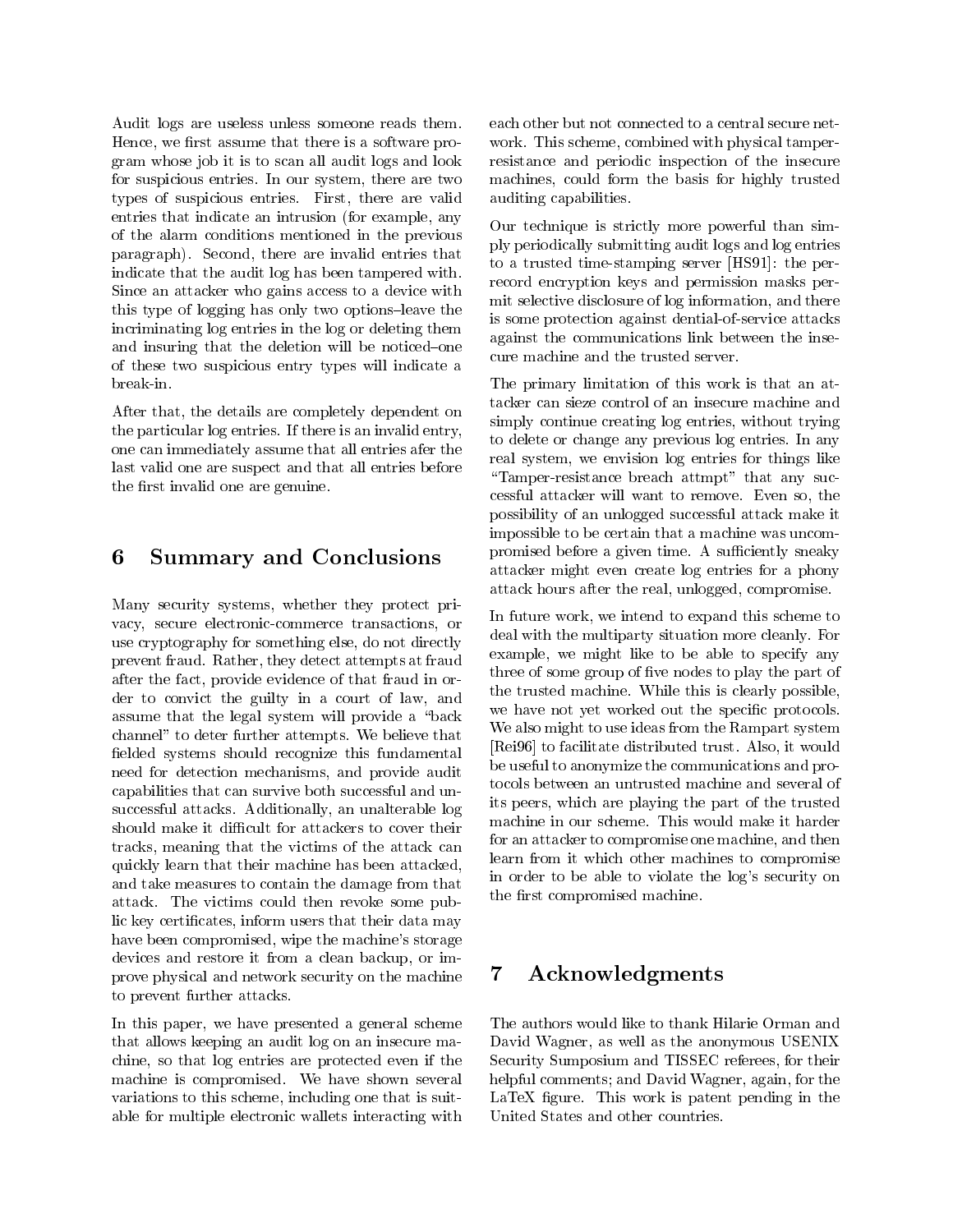## References

- [And95] R. Anderson, "Robustness Principles for Public Key Protocols," Advances in Cryptology  $-$  CRYPTO '95, Springer-Verlag, 1995, pp. 236- $\text{[McC96]}$ 247.
- [AK96] R. Anderson and M. Kuhn, "Tamper Resistance: A Cautionary Note," Proceedings on the Second USENIX Workshop on Electronic Commerce, Nov 1996, pp. 1-11.
- [BCK96] M. Bellare, R. Canetti, and H. Krawcyzk, "Keying Hash Functions for Message Authentication," Advances in  $Cryptology - CRYPTO$ '96, Springer-Verlag, 1996, pp. 1-15.
- [DBP96] H. Dobbertin, A. Bosselaers, and B. Preneel, "RIPEMD-160: A Strengthened Version of RIEPMD," Fast Software Encryption, Third International [NIST94] Workshop, Springer-Verlag, 1996, pp.  $71{-}82.$
- [ElG85] T. ElGamal, "A Public-Key Cryptosystem and a Signature Scheme Based on Discrete Logarithms," IEEE Transactions on Information Theory, V. IT-31, n. 4, 1985, pp. 469–472.
- [HS91] S. Haber and W.S. Stornetta, "How to Time Stamp a Digital Document," Advances in Cryptology — Crypto '90, Springer-Verlag,  $1991$ , pp.  $437-455$ .
- [KS96] J. Kelsey and B. Schneier, "Authenticating Outputs of Computer Software Using a Cryptographic Coprocessor," Proceedings 1996 CARDIS, Sep 1996, pp. 11-24.
- [KSW98] J. Kelsey, B. Schneier, and D. Wagner, \Protocol Interactions and the Chosen Protocol Attack," 1997 Protocols Workshop, Springer-Verlag, 1998, pp.  $91{-}104.$
- [KSH96] J. Kelsey, B. Schneier, and C. Hall, "An Authenticated Camera,"  $Twelfth$ Annual Computer Security Applications Conference, IEEE Computer Society Press,  $1996$ , pp.  $24–30$ .
- [LMM91] X. Lai, J. Massey, and S. Murphy, "Markov Ciphers and Differential Cryptanalysis," Advances in Cryptol $ogy - CRYPTO$  '91, Springer-Verlag, 1991, pp. 17-38.
- J. McCormac, European Scrambling Systems, Waterford University Press, 1996.
- A.J. Menezes, P.C. van Oorschot, and S.A. Vanstone, Handbook of Applied Cryptography, CRC Press, 1997.
- [NBS77] National Bureau of Standards, NBS FIPS PUB 46, "Data Encryption Standard," National Bureau of Standards, U.S. Department of Commerce, Jan 1977.
- [NIST93] National Institute of Standards and Technology, NIST FIPS PUB 180, "Secure Hash Standard," U.S. Department of Commerce, May 1993.
- National Institute of Standards and Technologies, NIST FIPS PUB 186, "Digital Signature Standard," U.S. Department of Commerce, May 1994.
- M. K. Reiter, "Distributing trust with the Rampart toolkit," Communications of the ACM, v. 39, n. 4, Apr 1996, pp. 71-74.
- [RS98] J. Riordan and B. Schneier, "Environmental Key Generation towards Clueless Agents," Mobile Agents and Security, G. Vigna, ed., Springer-Verlag, 1998, pp. 15-24.
- [RSA78] R. Rivest, A. Shamir, and L. Adleman, "A Method for Obtaining Digital Signatures and Public-Key Cryptosystems," Communications of the  $ACM$ , v. 21, n. 2, Feb 1978, pp. 120– 126.
- [Sch94] B. Schneier, "Description of a New Variable-Length Key, 64-Bit Block Cipher (Blowfish)," Fast Software Encryption, Cambridge Security Workshop Proceedings, Springer-Verlag, 1994, pp. 191-204.
- [Sch96] B. Schneier, Applied Cryptography, Second Edition, John Wiley & Sons, 1996.